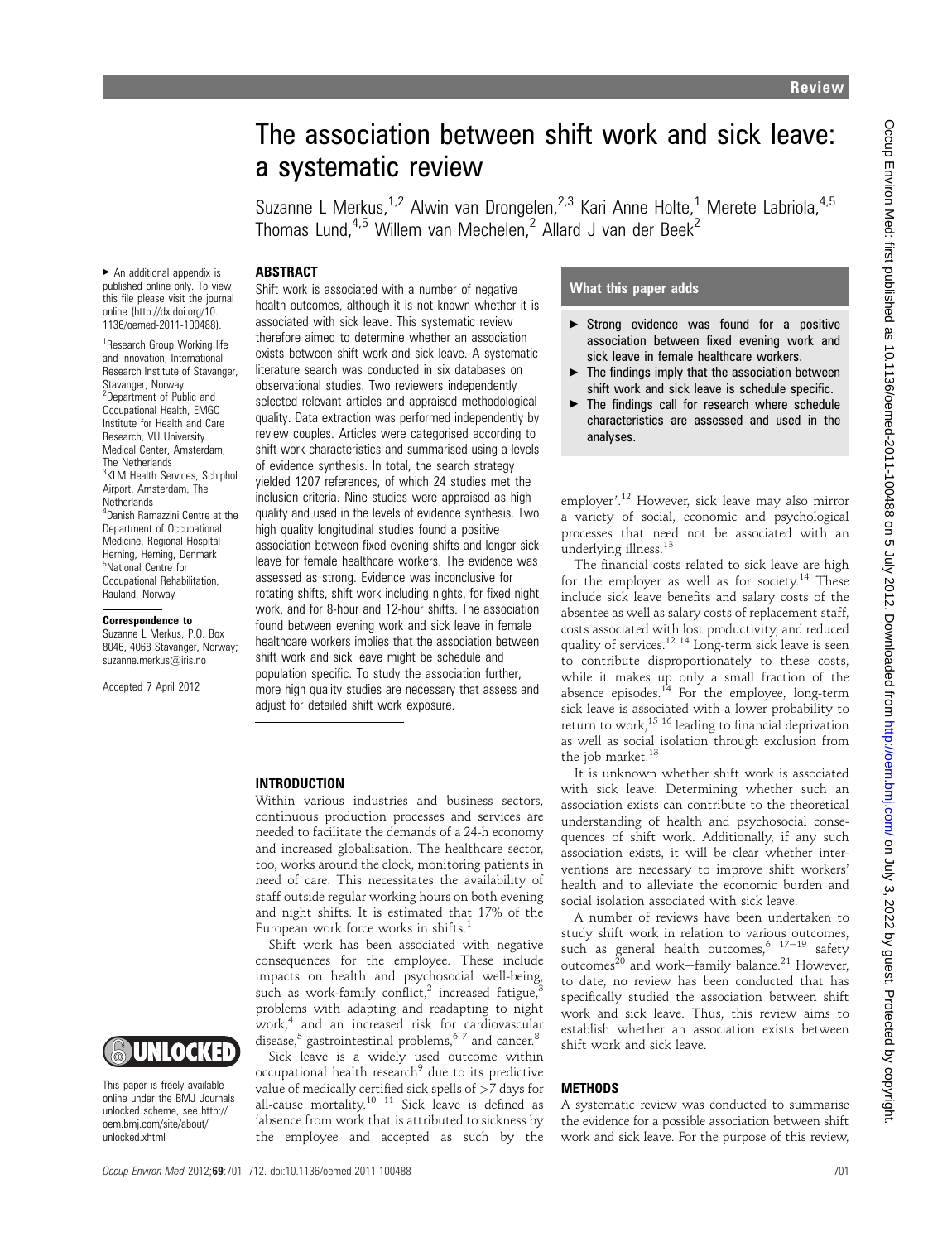shift work was defined as regular employment outside the hours  $06:00-18:00^{22}$  in schedules that include evening and/or night shifts. The definition encompasses three important assumptions: (1) repetitive and regular exposure to shift work contributes to negative effects,<sup>23</sup> <sup>24</sup> (2) early morning work is regarded as shift work, and (3) inclusion of evening and/or night shifts ensures that a substantial amount of time is regularly spent outside standard working hours.

### Search methods

### Sources

Medline, CINAHL and PsycINFO were searched using EBSCOhost. EMBASE, Web of Science and NIOSHTIC-2 were searched using their internet interfaces. The electronic databases were searched from inception to 21 April 2010 for peer-reviewed articles. Additionally, references of relevant articles were hand-searched.

# Search strategy

The search strategy was developed by the first author in conjunction with a search specialist affiliated with the VU University Medical Center in Amsterdam, The Netherlands. The MeSH Browser, EMTREE (EMBASE) and Major Subject Headings (PsycINFO) were consulted to retrieve useful search terms. Key terms included: work schedule tolerance (MeSH), personnel staffing and scheduling (MeSH), work rest cycles (Major Subject Heading), shift work, night shift, compressed weeks and irregulars working hours; and absenteeism (MeSH), sick leave (MeSH) and absence duration. The Boolean operators AND & OR, as well as the proximity operator NEAR, were incorporated into the search terms. (See appendix A online for the full search strategy per database.)

### Selection process

Articles eligible for inclusion in the review were assessed with a selection table in which reasons for inclusion/exclusion could be indicated. One exclusion criterion was enough to exclude the study from the review. Eligibility for inclusion was restricted to the following criteria:

- < Language and literature: Peer-reviewed, full text articles written in English, Norwegian, Danish, Swedish, German, French, or Dutch.
- < Design: Observational studies: cross-sectional, case-control, and prospective or retrospective cohort studies.
- ▶ Exposure: Shift work in both traditional (8-h) and compressed  $(10 - 12-h)$  style.
- < Control group: Day workers with working hours between 06:00 and 18:00 on week days.
- < Outcome: Sick leave due to illness, not due to accidents.
- < Data analysis: For reasons of transparency and validity, the data analysis techniques had to be reported. Further, a comparison had to have been made between the shift work and control groups.
- < Results: For reasons of accuracy and precision, numerical results of the comparison between the shift work and control groups had to be given, together with the 95% CI or level of significance. If the latter had not been done, data should have been provided in order for the review team to perform the calculations.

Two levels of screening were used. In the first level, titles and abstracts found in the search databases were screened for eligibility. This was done independently by two reviewers (SLM and AvD). In the second level, the full text articles were evaluated that were deemed eligible for inclusion in the first level or for which

insufficient information was available to determine eligibility. In a consensus meeting agreement was reached on the full text selections. Where agreement could not be reached eligibility was settled by an arbitrator (KAH). If a full text article was written in a language foreign to reviewer AvD, then a third reviewer was asked to assess eligibility (ML). Inter-rater agreement was calculated for the full text selections using Cohen's k coefficient.

# Methodological quality assessment

Issues of selection bias, information bias and confounding were systematically appraised with a standardised checklist modified from other systematic reviews. $25-27$  A checklist was made for each study design: cross-sectional, prospective or retrospective cohort, and case-control. (See table 1 for an overview of the items.)

Two reviewers independently assessed the methodological quality of the studies (SLM and AvD). Items were scored positive (+) if sufficient information was given in the original article; items were scored negative  $(-)$  if the item was not considered. Items were scored non-applicable (NA) if the item did not apply to the article. If insufficient information was given, the item was scored 'do not know' (?). A consensus meeting was held to reach agreement on the quality items. If agreement could not be reached, the quality of an item was decided by arbitration (KAH). When an item was scored 'do not know', the authors of the articles were contacted and asked to elaborate on the items.

Quality scores were assigned to each article by dividing the number of positive items by the total number of applicable items. High quality studies scored over 50% and additionally reported adjusted outcomes. Low quality studies scored 50% or lower and/or only reported crude outcomes.<sup>28-30</sup> When at least two high quality studies were available for each analysis, the low quality studies were excluded from analysis.<sup>28</sup>

### Evidence synthesis

To summarise the results on the relationship between shift work and sick leave, levels of evidence synthesis was performed. This was based on the methodological quality, study design and the consistency of the study outcomes. The following criteria were based on Ariëns et  $al$ <sup>31</sup>

- ▶ Strong evidence: Consistent findings in multiple high quality cohort or case-control studies.
- < Moderate evidence: Consistent findings in one high quality cohort or case-control study and multiple high quality cross-sectional studies.
- ▶ Some evidence: Findings of one cohort or case-control study or consistent findings in multiple cross-sectional studies, of which at least one study was of high quality.
- < Inconclusive evidence: All other cases (consistent findings in multiple low quality cross-sectional studies or inconsistent findings in multiple studies).

The study outcomes were first inspected for statistical significance ( $p<0.05$ ). In the case of no statistical significance, it was checked whether the effect estimates were meaningful, defined as RR/OR/HR >1.4 or <0.71. The meaningful cut-off point 1.4 was based on the upper range for significant effect estimates of work-related predictors for sick leave.<sup>32 33</sup> The cutoff point 0.71 is the inverse of 1.4. Findings were considered to be consistent if  $\geq 75\%$  of the studies showed significant or meaningful results, as previously defined, in the same direction.

# Data extraction

A reviewer couple independently extracted data from each article with the help of a data extraction table. One reviewer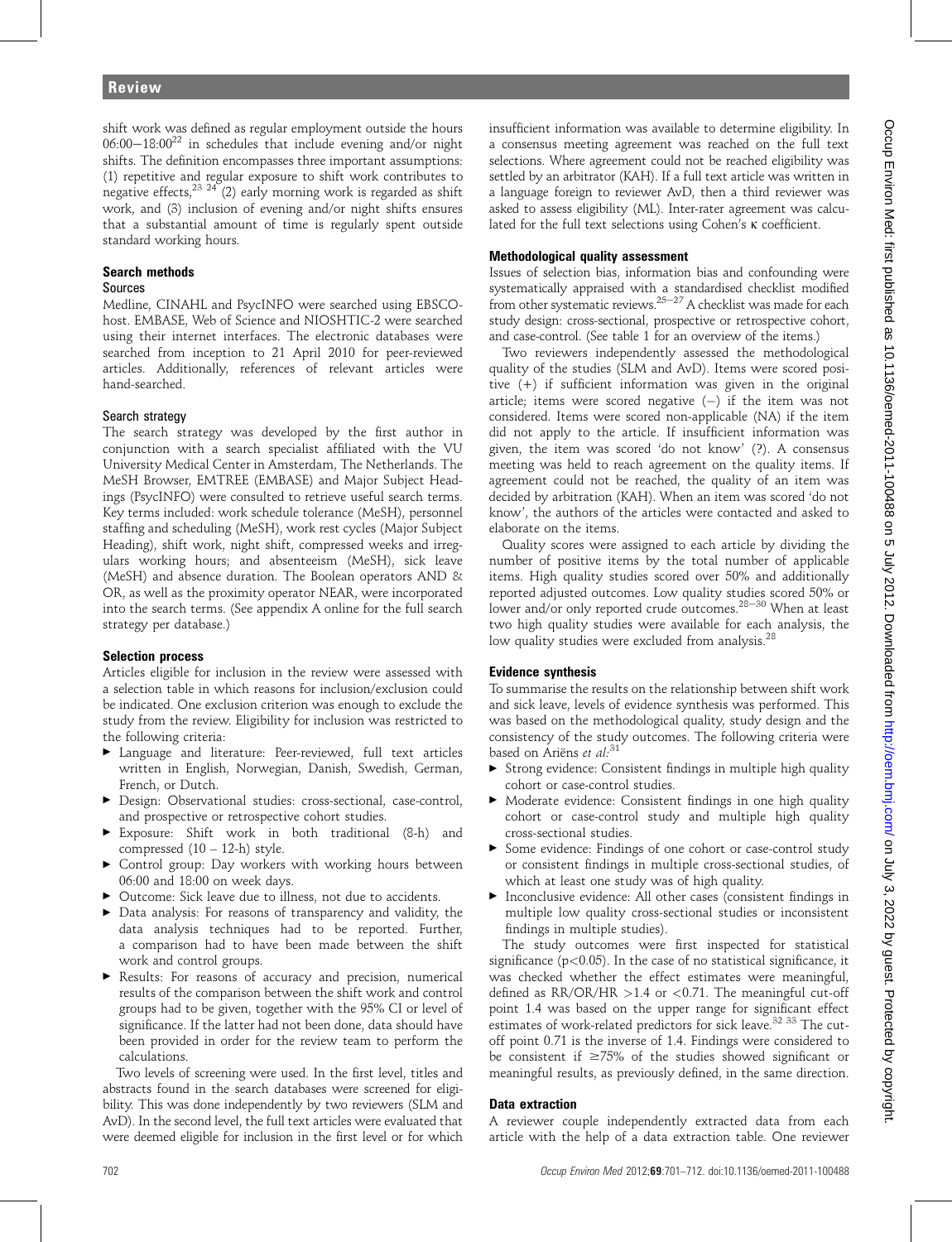Review

Table 1 Standardised checklist for the assessment of methodological quality for cross-sectional (CS), case-control (CC), and prospective or retrospective cohort (PRC) studies modified from van der Windt et al,<sup>25</sup> Hayden et al<sup>26</sup> and van Drongelen et al<sup>27</sup>

| Study objective                 |                                                                                                                                                                                                                       |             |
|---------------------------------|-----------------------------------------------------------------------------------------------------------------------------------------------------------------------------------------------------------------------|-------------|
| 1.                              | Positive if a specific, clearly stated objective is described                                                                                                                                                         | CS, CC, PRO |
| Study population                |                                                                                                                                                                                                                       |             |
| 2.                              | Positive if the main features of the study population are described (sampling frame and distribution of the population by age and sex)                                                                                | CS, CC, PRO |
| 3.                              | Positive if the participation rate is $\geq 80\%$ or if participation rate is 60%–80% and non-response is not selective (data presented)                                                                              | CS, CC, PRO |
| 3A.                             | Positive if the participation rate at main moment of follow-up is $\geq 80\%$ or if the non-response is not selective (data presented)                                                                                | PRC         |
| 3A.                             | Positive if cases and controls were drawn from the same population and a clear definition of cases and controls was stated                                                                                            | cc          |
| 3B.                             | Positive if contrast between cases and controls are big enough (controls should not be on sick leave at the time of study nor should<br>they have been on sick leave within 6 months prior to inclusion in the study) | cc          |
| Exposure assessment: shift work |                                                                                                                                                                                                                       |             |
| 4.                              | Positive if data are collected and presented about shift work (starting/ending times of shifts and rotating/fixed schedule)                                                                                           | CS, CC, PRO |
| 5.                              | Method for measuring shift work: company records or personal recall during the past $3$ months $(+)$ , personal recall only for a duration<br>longer than 3 months $(-)$                                              | CS, CC, PRO |
|                                 | Exposure assessment: compressed weeks                                                                                                                                                                                 |             |
| 6.                              | Positive if data are collected and presented about compressed weeks (no. of working hours and no. of consecutive days)                                                                                                | CS, CC, PRO |
| 7 <sub>1</sub>                  | Method for measuring compressed weeks: company records or personal recall during the past 3 months $(+)$ , personal recall only for<br>a duration longer than 3 months $(-)$                                          | CS, CC, PRO |
| Outcome assessment              |                                                                                                                                                                                                                       |             |
| 8.                              | Method for assessing sick leave: company records or personal recall over the past $3$ months $(+)$ , personal recall only for a duration<br>longer than 3 months $(-)$                                                | CS, CC, PRO |
| 8A.                             | Positive if data were collected for 1 year or longer                                                                                                                                                                  | PRC         |
| 8A.                             | Positive if exposure is measured in an identical manner in cases and controls                                                                                                                                         | cc          |
| Confounding assessment          |                                                                                                                                                                                                                       |             |
| 9.                              | Positive if data are collected and presented about occupational exposure to irregular working hours in the past                                                                                                       | CS, CC, PRO |
| 10.                             | Positive if the most important confounders (age, health status) are measured and used in the analysis                                                                                                                 | CS, CC, PRO |
| 11.                             | Positive if data are collected and presented about the history of sick leave                                                                                                                                          | CS, CC, PRO |
| 12.                             | Positive if confounders are measured the same for all participants using standardised methods of acceptable quality (company records<br>or personal recall over the past 3 months)                                    | CS, CC, PRO |
| 12A                             | Positive if incident cases are used (prospective enrolment)                                                                                                                                                           | cc          |
| Analysis and data presentation  |                                                                                                                                                                                                                       |             |
| 13.                             | Positive if measures of association are presented (OR/RR), including 95% CIs and numbers in the analysis (totals)                                                                                                     | CS, CC, PRO |
| 14.                             | Positive if the number of cases in the multivariate analysis is at least 10 times the number of independent variables in the analysis<br>(final model)                                                                | CS, CC, PRO |
| 15.                             | Positive if the appropriate statistical model is used                                                                                                                                                                 | cc          |
| 15A.                            | Positive if a logistic regression model is used in the case of an unmatched case-control study and a conditional logistic regression<br>model in the case of a matched case-control study                             | CS, PRC     |

(SLM) extracted data from all included articles, while ML, TL, KAH and AvD formed a review couple with SLM for individual articles. ML and TL extracted data from 10 and 11 articles, respectively. TL was a coauthor of an additional two articles included in the review; therefore, KAH performed the data extraction from those articles. One article was written in a language that was foreign to ML, TL and KAH, and therefore AvD performed the data extraction from that article.

The following details were extracted from the articles: language, country, study design, population characteristics, sample size, participation rate (all designs), participation rate at main moment of follow-up (cohort design), working times and shift characteristics, outcome assessment, confounders measured, analysis technique used, and adjusted results.

# RESULTS

# Search

An overview of the references found in the different databases and the selection process is given in figure 1. The search strategy yielded a total of 1576 references. After removing the duplicates, 1207 titles and abstracts were screened for eligibility. From these, 183 full text articles were retrieved and further examined. This resulted in 24 articles that met the inclusion criteria.

Reader couple SLM and ML assessed one full text article for eligibility, and agreed on exclusion. Reader couple SLM and AvD examined the remaining 182 full text articles. This resulted in an 80% agreement, with a Cohen's  $\kappa$  value of 0.52, indicating a fair inter-rater agreement.<sup>34</sup> The main reasons for exclusion were a lack of reporting analysis techniques and numerical results.

### Methodological quality assessment

The outcome of the methodological quality assessment is given in table 2. The inter-rater agreement for the quality assessment was 81%, resulting in a Cohen's k of 0.70, reflecting good agreement between the two reviewers.<sup>34</sup>

Methodological quality was appraised as high for nine of the 24 studies. The majority of all included studies received positive scores on items describing the study objectives and the study population (items 1 and 2), as well as the appropriateness of analyses (items 15 and 15A). In addition, when confounders were measured, this was done with tools of acceptable quality (item 12). However, it can be seen that confounding variables that are specific to the possible association between shift work and sick leave were seldom measured or used in the analyses (items 9, 10 and 11).

### Study characteristics

Of the 24 included studies, 13 originated in Europe, six were conducted in North America, four were performed in Asia and one was a cross-country study. In all, 23 studies specified the sex of the participants: 12 studies included both male and female workers, five studies included only male participants and six studies included only female workers. A variety of populations were studied, including nurses and healthcare workers, general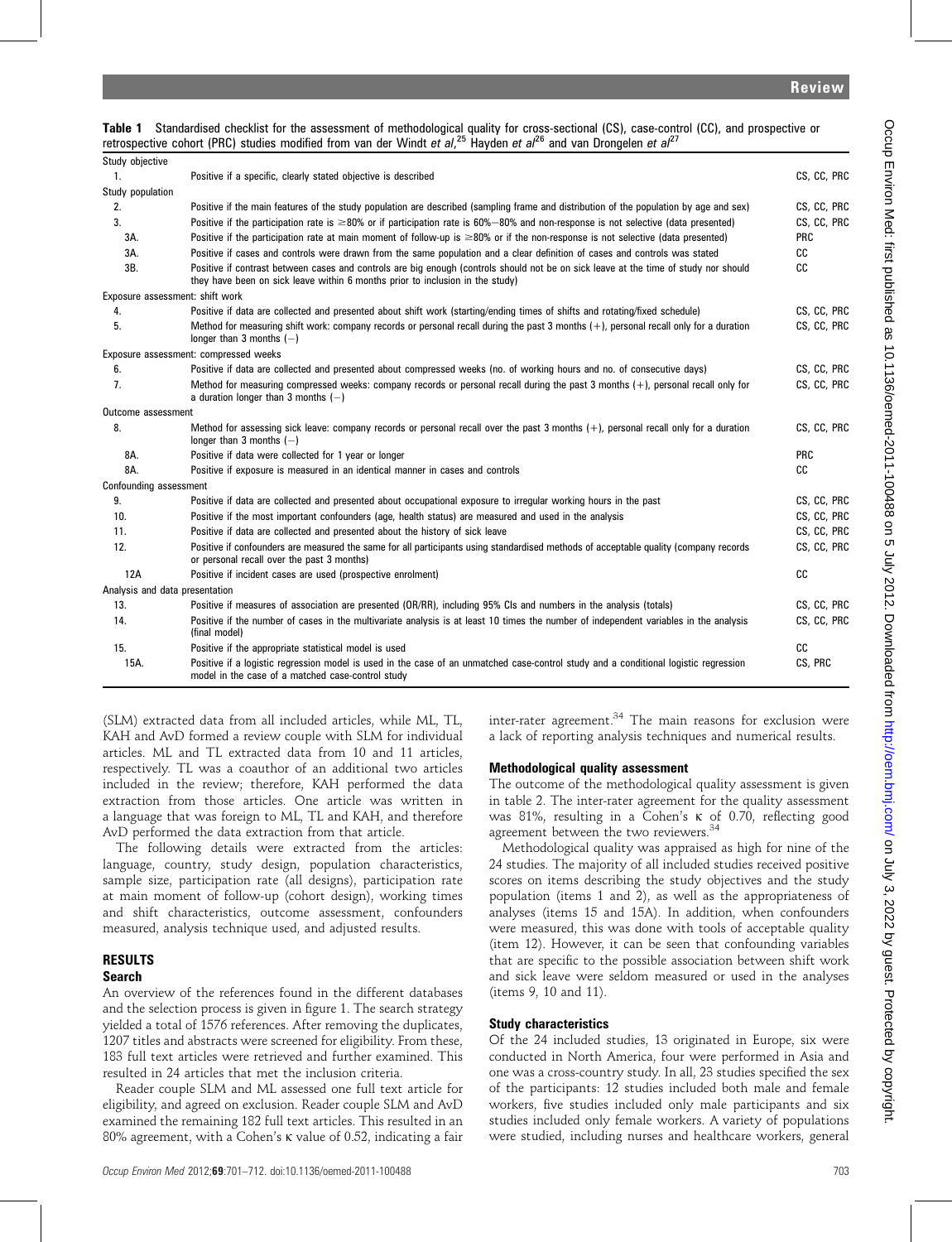Figure 1 An overview of the number of articles found, screened and included in the review.



working populations, chemical industry workers, and law enforcement personnel.

### Statistical pooling

There was a wide variation in outcome measures, study designs and shift schedules, making statistical pooling of the results impossible. Therefore, the results were summarised qualitatively.

# Study quality and design

From the 24 studies that reported on the difference between shift work and day work, nine studies were assessed as high quality. These nine high quality studies were included in the levels of evidence synthesis. Four of the nine studies had a longitudinal design: two were prospective cohort studies<sup>35 36</sup> and two were case-control studies.<sup>38 39</sup> The remaining five had a cross-sectional design. $40-44$  (See table 3 for the study

### Table 2 Methodological quality appraisal of the studies

|                                          |        |                |        | <b>Methodological items</b> |    |           |           |           |                         |                          |    |   |    |    |           |     |                          |           |                          |        | <b>Score</b> | <b>Adjusted</b> |                |
|------------------------------------------|--------|----------------|--------|-----------------------------|----|-----------|-----------|-----------|-------------------------|--------------------------|----|---|----|----|-----------|-----|--------------------------|-----------|--------------------------|--------|--------------|-----------------|----------------|
| <b>Study references</b>                  | 1      | $\mathbf{2}$   | 3      | 3A                          | 3B | 4         | 5         | 6         | $\overline{\mathbf{z}}$ | 8                        | 8A | 9 | 10 | 11 | 12        | 12A | 13                       | -14       | 15                       | 15A    | (%)          | analysis        | <b>Quality</b> |
| Prospective/retrospective cohort studies |        |                |        |                             |    |           |           |           |                         |                          |    |   |    |    |           |     |                          |           |                          |        |              |                 |                |
| Tüchsen et al <sup>35</sup>              | $^{+}$ |                |        | $+$ *                       |    |           |           | <b>NA</b> | <b>NA</b>               |                          |    |   |    |    |           |     |                          |           | $^{+}$                   |        | 67           | Yes             | High           |
| Tüchsen et $al^{36}$                     |        |                |        |                             |    |           | $+$ *     | <b>NA</b> | <b>NA</b>               |                          |    |   |    |    |           |     |                          |           | $^{+}$                   |        | 67           | Yes             | High           |
| Angersbach et $al^{37}$                  | $^{+}$ |                |        |                             |    | <b>NA</b> | <b>NA</b> | $^{+}$    | $^{+}$                  | $^{+}$                   |    |   |    |    |           |     | -                        | <b>NA</b> | $\overline{\phantom{0}}$ |        | 50           | No              | Low            |
| Case-control studies                     |        |                |        |                             |    |           |           |           |                         |                          |    |   |    |    |           |     |                          |           |                          |        |              |                 |                |
| Kleiven et $al^{38}$                     |        |                |        |                             |    |           | $^{+}$    | <b>NA</b> | <b>NA</b>               |                          |    |   |    |    |           |     | $\, +$                   |           |                          | $^{+}$ | 76           | Yes             | High           |
| Bourbonnais et al <sup>39</sup>          |        |                |        |                             |    |           | $^{+}$    | <b>NA</b> | <b>NA</b>               |                          |    |   |    |    |           |     | $^{+}$                   | $^{+}$    |                          | $^{+}$ | 59           | Yes             | High           |
| Cross-sectional studies                  |        |                |        |                             |    |           |           |           |                         |                          |    |   |    |    |           |     |                          |           |                          |        |              |                 |                |
| Higashi et al <sup>40</sup>              | $^+$   |                |        |                             |    |           | $+$       | <b>NA</b> | <b>NA</b>               | $^{+}$                   |    |   |    |    |           |     | $\overline{\phantom{0}}$ | <b>NA</b> | $^{+}$                   |        | 67           | Yes             | High           |
| Niedhammer et al <sup>41</sup>           | $^{+}$ |                | $^{+}$ |                             |    |           | $++$      | <b>NA</b> | <b>NA</b>               |                          |    |   |    |    |           |     | $^{+}$                   | $^{+}$    | $^{+}$                   |        | 62           | Yes             | High           |
| Böckerman and<br>Laukkanen <sup>42</sup> | $^+$   |                |        |                             |    |           | $+^*$     | <b>NA</b> | <b>NA</b>               |                          |    |   |    |    | $^{+}$    |     | $\ddot{}$                | $+$ *     | $^{+}$                   |        | 54           | Yes             | High           |
| Ohayon et al <sup>43</sup>               | $^+$   |                |        |                             |    | $^{+}$    | $^{+}$    | <b>NA</b> | <b>NA</b>               |                          |    |   |    |    | $^{+}$    |     |                          |           | $^{+}$                   |        | 54           | Yes             | High           |
| Eyal et $al^{44}$                        | $^{+}$ |                | ?†     |                             |    |           | $+$       | <b>NA</b> | NА                      | $^{+}$                   |    |   |    |    |           |     |                          |           | $^{+}$                   |        | 54           | Yes             | High           |
| Chan et $al^{45}$                        | $^+$   |                | $^{+}$ |                             |    | <b>NA</b> | <b>NA</b> | $^{+}$    | $^{+}$                  | $^{+}$                   |    |   |    |    |           |     | $\overline{\phantom{0}}$ | <b>NA</b> | $^{+}$                   |        | 75           | No              | Low            |
| Koller <sup>46</sup>                     | $^+$   |                | $^{+}$ |                             |    | $^{+}$    | $+$       | <b>NA</b> | <b>NA</b>               | -                        |    |   |    |    | $^{+}$    |     | -                        | NА        | $^{+}$                   |        | 67           | No              | Low            |
| Smith et al <sup>47</sup>                | $^+$   |                | $^{+}$ |                             |    |           | $^{+}$    | <b>NA</b> | <b>NA</b>               | $^{+}$                   |    |   |    |    | <b>NA</b> |     |                          | <b>NA</b> | $^{+}$                   |        | 55           | No              | Low            |
| Colligan et al <sup>48</sup>             | $^{+}$ |                | $^{+}$ |                             |    |           | $+$       | <b>NA</b> | <b>NA</b>               | $^{+}$                   |    |   |    |    | $^{+}$    |     |                          | NА        | —                        |        | 50           | No              | Low            |
| Drake et al <sup>49</sup>                | $^{+}$ |                |        |                             |    |           | $^{+}$    | <b>NA</b> | <b>NA</b>               | $^{+}$                   |    |   |    |    | $^{+}$    |     |                          | <b>NA</b> | $^{+}$                   |        | 50           | No              | Low            |
| Chee and Rampal <sup>50</sup>            | $^{+}$ |                |        |                             |    |           | $+$ *     | $^{+}$    | $+$ *                   |                          |    |   |    |    | <b>NA</b> |     |                          | <b>NA</b> | $^{+}$                   |        | 46           | No              | Low            |
| Lambert et $al^{51}$                     | $^+$   |                |        |                             |    |           |           | <b>NA</b> | <b>NA</b>               | -                        |    |   |    |    | $^{+}$    |     |                          | $^{+}$    | $^{+}$                   |        | 46           | No              | Low            |
| Olsen and Dahl <sup>52</sup>             | $^+$   |                |        |                             |    |           | $++$      | <b>NA</b> | <b>NA</b>               | $\overline{\phantom{0}}$ |    |   |    |    | $^{+}$    |     | $^{+}$                   | $+$       | $^{+}$                   |        | 46           | No              | Low            |
| Jamal and Baba <sup>53</sup>             |        |                |        |                             |    | $^{+}$    | $+$       | <b>NA</b> | <b>NA</b>               | $^{+}$                   |    |   |    |    |           |     | $\overline{\phantom{0}}$ | <b>NA</b> | $\overline{\phantom{0}}$ |        | 42           | No              | Low            |
| Sveinsdottir $^{54}$                     | $^+$   |                |        |                             |    |           | $+$       | <b>NA</b> | <b>NA</b>               |                          |    |   |    |    |           |     | -                        | NА        | $^{+}$                   |        | 42           | No              | Low            |
| Demerouti et al <sup>55</sup>            | $^{+}$ |                |        |                             |    | $^{+}$    | —*        | <b>NA</b> | <b>NA</b>               | -                        |    |   |    |    | $^{+}$    |     | -                        | $^{+}$    | $\overline{\phantom{0}}$ |        | 38           | No              | Low            |
| Aquirre and Foret <sup>56</sup>          | $^{+}$ | $\overline{+}$ | ?†     |                             |    |           |           | <b>NA</b> | <b>NA</b>               | $\overline{\phantom{0}}$ |    |   |    |    |           |     | -                        | <b>NA</b> | $^{+}$                   |        | 42           | No              | Low            |
| Drago and Wooden <sup>57</sup>           | $^+$   |                |        |                             |    |           |           | <b>NA</b> | <b>NA</b>               |                          |    |   |    |    | $^{+}$    |     |                          |           | $^{+}$                   |        | 38           | No              | Low            |
| Fawer and Lob <sup>58</sup>              |        |                |        |                             |    |           |           | <b>NA</b> | <b>NA</b>               |                          |    |   |    |    | <b>NA</b> |     | -                        | <b>NA</b> | $^{+}$                   |        | 18           | No              | Low            |

\*Item changed from '?' after information was retrieved from the authors.

+Item changed from '?' after a copy of the questionnaire was found on the internet.

‡Not able to establish contact with the corresponding author.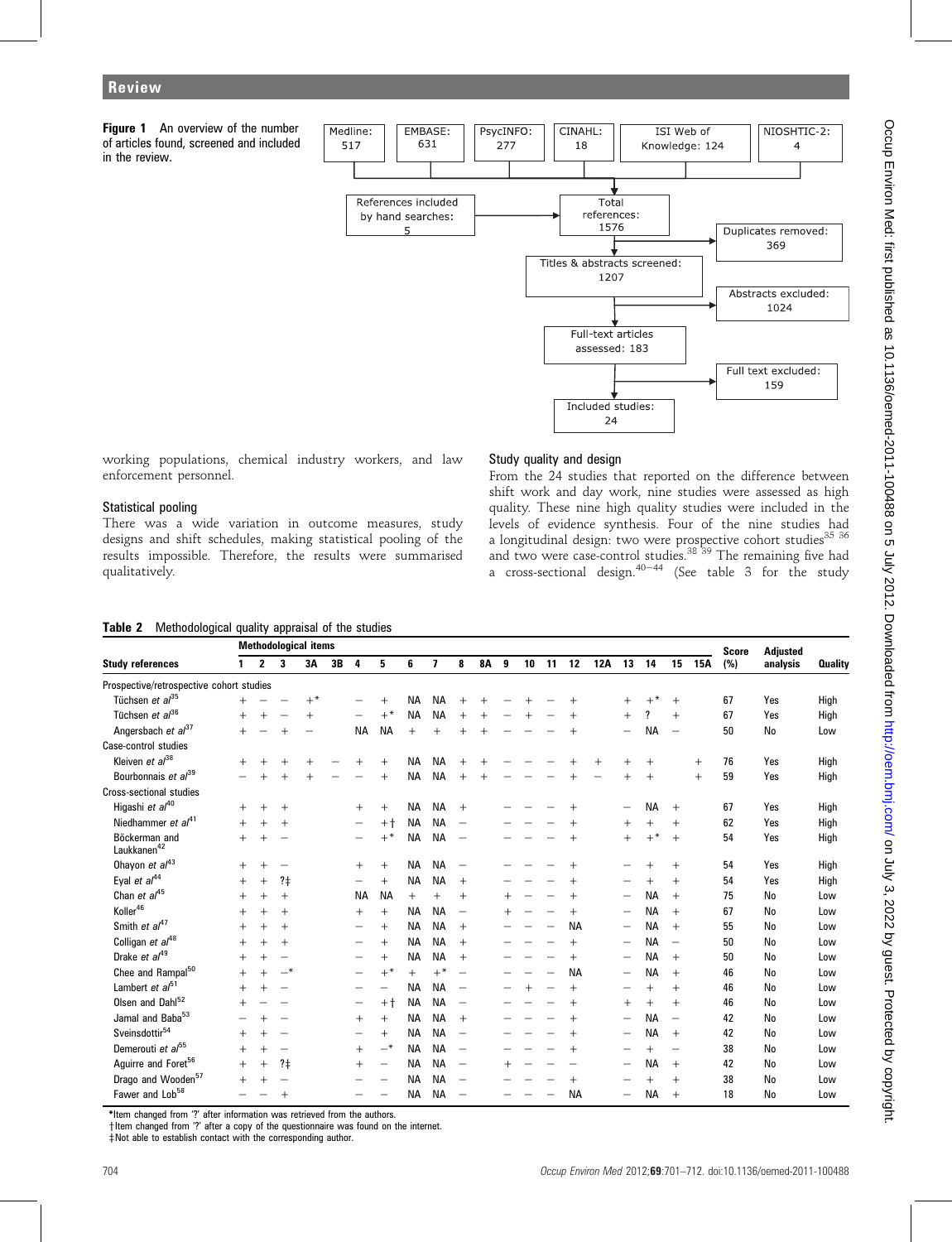characteristics, table 4 for shift schedules assessed and table 5 for the outcomes and conclusions of the high quality studies.)

### Summary findings

The effect estimates for an association between shift work and sick leave varied among the included studies from protective (OR 0.75; NS) to an increased risk for sick leave (OR 2.6; p<0.05). One out of the four high quality studies with a longitudinal design reported a significant increase in sick leave due to night and evening work, and a meaningful increase for rotating shift work,<sup>39</sup> while one study found a significant increased effect for evening workers only.<sup>35</sup>

It is concluded that the findings are inconsistent (two out of four), and that there is inconclusive evidence for an association between sick leave and shift work. Including the high quality cross-sectional studies, of which four showed an increased risk for sick leave,  $41-44$  would not have changed the consistency of the review findings (six out of nine studies with a positive association).

From table 4 it is clear that various shift schedules were included in the different studies. Shift schedules could have different effects on sick leave; therefore, a subdivision according to schedule characteristics was made. Six out of nine high quality studies described the shift schedules sufficiently to be able to group them into a category.

### Evening work

Four high quality studies reported on shift work excluding nights, that is, evening work: one prospective cohort study,<sup>35</sup> one case-control study<sup>39</sup> and two cross-sectional studies.<sup>41</sup><sup>43</sup> Tüchsen et  $a l^{35}$  found that fixed evening workers had a significantly increased RR for sick leave spells of  $\geq$  weeks. Bourbonnais et  $a^{39}$  found a significantly increased OR for fixed evening shifts to take sick leave for  $\geq 6-8$  days. Niedhammer et  $al^{41}$  found a significantly increased odds for male shift workers who did not work nights to take sick leave spells for >8 days, while this was not found for women. Ohayon et  $aI^{43}$  found a significantly increased OR for two-shift workers to take >1 day sick leave in the 12 months preceding the study.

It is concluded that the findings in the studies are consistent (three out of four) for an association between shift work excluding nights and sick leave. Two of the studies had a longitudinal design with findings in the same direction for fixed evening work among a female healthcare population. Therefore, the evidence was assessed as strong for an increased risk for sick leave with fixed evening work.

### Night work

Five high quality studies reported on the association between shift work including night work and sick leave. Of these studies one had a prospective cohort design,<sup>35</sup> two had a case-control design,<sup>38 39</sup> and two had a cross-sectional design.<sup>40 41</sup> Tüchsen et  $a^{35}$  did not find a significant association between fixed night work or schedules that could include night work and sick leave. Kleiven et  $aI^{38}$  did not find a significant association between working in three shifts and taking sick leave spells >3 days. Bourbonnais et  $al^{39}$  found a significantly increased odds for taking sick leave spells for  $\geq 6$ -8 days for fixed night workers. Niedhammer et  $aI^{41}$  did not find a significant association between fixed night work and sick leave. They did find a significantly increased odds for men working shifts including nights to take sick leave spells for >8 days, with similar effect estimates for women. Higashi et  $aI^{40}$  found that three-shift workers had

a significantly lower percentage of sick leave spells than day workers, but no significant difference was found for percentage lost days. When considering meaningful results, only Bourbonnais et  $a l^{39}$  found an increased meaningful result for rotating shift workers.

The findings from the studies were inconsistent. This applies to the studies with a longitudinal as well as a cross-sectional design. In total, two studies did not find an association between shift work including nights and sick leave; one study found a significantly increased odds for fixed night work, and a meaningful increase for rotating night work; one study found a significantly increased odds for men; and one study found a significantly lower sick leave. Furthermore, one study found an increased odds for sick spells but not for days lost. It is concluded that the evidence for an association between shift work including nights and sick leave was inconclusive.

### Fixed shifts

Three studies focused on fixed evening and/or night shifts: one prospective cohort study, $35$  one case-control, $39$  and one crosssectional study.<sup>41</sup> As stated before, Tüchsen et  $al^{35}$  and Bourbonnais et  $al^{39}$  found significantly increased risks for fixed evening workers to take sick leave. Bourbonnais et  $al^{39}$  found a significantly increased OR for fixed night shift workers to take sick leave. Tüchsen et  $a^{35}$  and Niedhammer et  $a^{41}$  did not find an association between fixed night shifts and sick leave.

In summary, two studies reported on fixed evening shifts, and three reported on fixed night shifts. The findings were inconsistent. The same two studies that were described under the heading 'Evening work' found an association between fixed evening shifts and sick leave. One study found an association between fixed night shifts and sick leave, while two did not find the latter association. It was concluded, as before, that there was strong evidence for an association between fixed evening work and sick leave. It is further concluded that there was inconclusive evidence for an association between fixed night shifts and sick leave.

### Rotating shifts

Six high quality studies assessed shift work in a rotating schedule: one prospective cohort study,<sup>35</sup> two case-control studies,<sup>38 39</sup> and three cross-sectional studies.<sup>40 41 43</sup> Tüchsen et  $al^{35}$  and Kleiven et  $al^{38}$  found no significant association between rotating shift work and sick leave. Bourbonnais et  $a^{39}$  found a meaningful increased risk for rotating shifts on sick leave. Higashi et  $aI^{40}$ found that rotating shift workers had a significantly lower risk for percentage sick spells, but not for percentage sick days. Niedhammer et  $aI^{41}$  found a significantly increased odds for male rotating shift workers to take sick leave. Ohayon et  $al^{43}$  found that rotating two-shift workers showed a significantly increased odds for sick leave compared with day workers.

It is concluded that the study findings are inconsistent and that there is inconclusive evidence for an association between rotating shift work and sick leave. Two studies with a longitudinal design found no association between rotating shift work and sick leave, while one found a meaningful increased risk. Two cross-sectional studies reported an increased odds for sick leave, while one reported a risk reduction.

### Shift duration

Four high quality studies reported on traditional 8-h shift work in comparison with day work. One had a prospective cohort design,<sup>35</sup> one had a case-control design,<sup>38</sup> and two had a cross-sectional design.<sup>40 43</sup>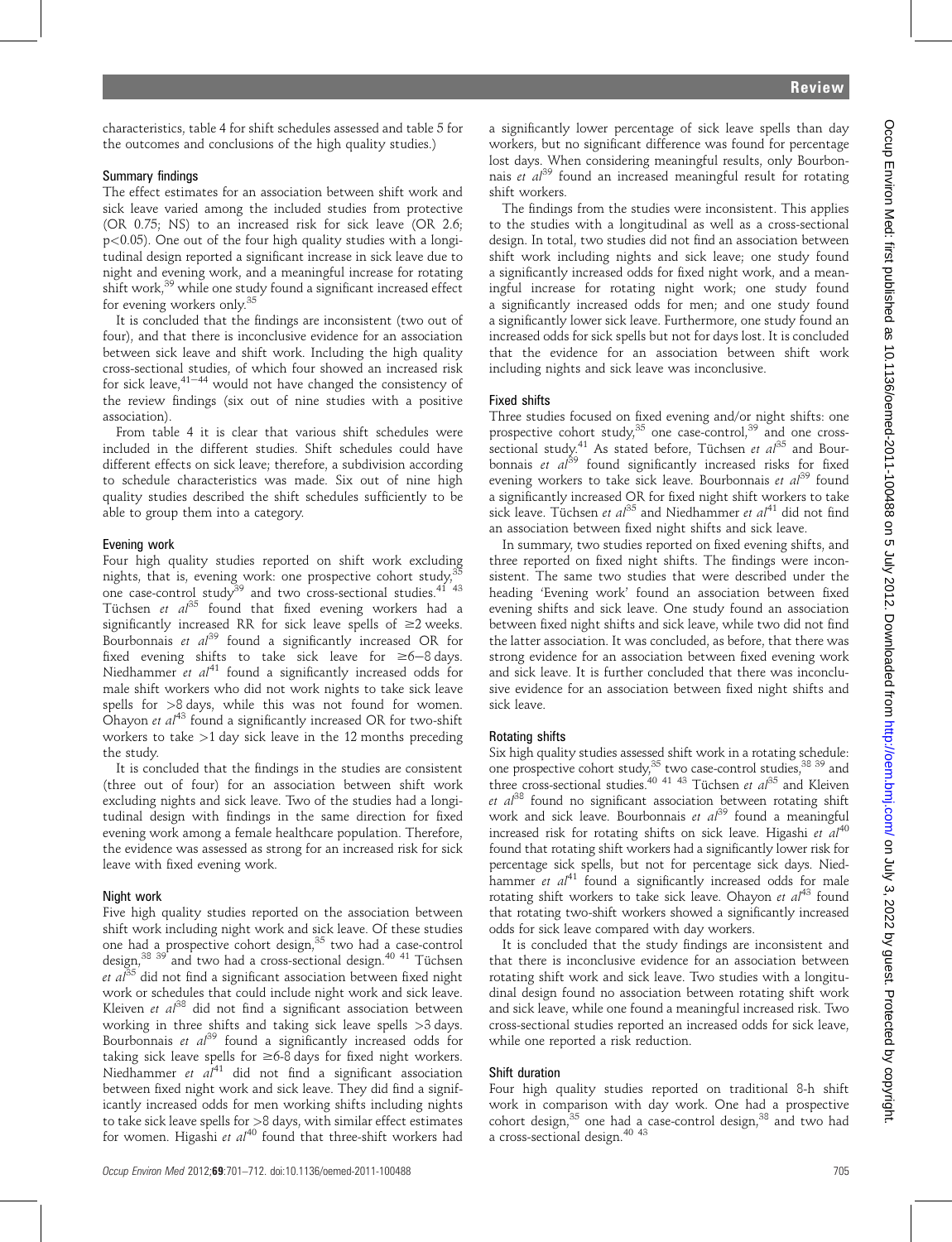| Study                                    | Quality<br>score | Study population                                                                                                   | ŠêX                                                                                      | Sample size                                                                                                                            | Participation<br>rate (%)            | Exposure shift workers                                                    | Recall/register<br>period     | Outcome measures                                                                                                                          |
|------------------------------------------|------------------|--------------------------------------------------------------------------------------------------------------------|------------------------------------------------------------------------------------------|----------------------------------------------------------------------------------------------------------------------------------------|--------------------------------------|---------------------------------------------------------------------------|-------------------------------|-------------------------------------------------------------------------------------------------------------------------------------------|
| Prospective cohort studies               |                  |                                                                                                                    |                                                                                          |                                                                                                                                        |                                      |                                                                           |                               |                                                                                                                                           |
| Tüchsen et al <sup>35</sup>              | 67%              | nealth care assistants/helpers<br>population: social, nursing<br>Danish carers of the older<br>home, home care and | Female                                                                                   | 1231 evening;<br>3243 days<br>405 night;<br>748 shifts<br>$N = 5627$ :                                                                 | 78.7%                                | Fixed evening, fixed night,<br>rotating shifts                            | Register: 52 weeks            | 1. Incidence of sick leave<br>Incidence of sick leave<br>spells of ≥2 weeks<br>spells of ≥8 weeks<br>$\overline{\mathbf{r}}$              |
| Tüchsen et al <sup>36</sup>              | 67%              | Danish working population,<br>random sample                                                                        | Shift workers: 49% male<br>Day workers: 52% male                                         | 1008 shift workers;<br>4009 days<br>$N = 5017$ :                                                                                       | 75%                                  | Irregular working hours                                                   | Register: 78 weeks            | spells lasting $\geq$ 2 weeks<br>spells lasting $\geq 8$ weeks<br>1. Proportion of sick leave<br>Proportion of sick leave<br>$\mathbf{a}$ |
| Case-control studies                     |                  |                                                                                                                    |                                                                                          |                                                                                                                                        |                                      |                                                                           |                               |                                                                                                                                           |
| Kleiven et al <sup>38</sup>              | 76%              | Norwegian chemical<br>plant workers                                                                                | Referents: 91.5% male<br>Cases: 91.8% male                                               | Cases/references:<br>$N = 3580/7582$                                                                                                   | VA: Data retrieved<br>from registers | 3-Shift system                                                            | Register: 10 years            | Sick spells >3 days                                                                                                                       |
| Bourbonnais et al <sup>39</sup>          | 59%              | leave diagnosed 'most likely<br>to be related to work load'<br>Canadian nurses with sick                           | Female                                                                                   | 42/240 evening; 32/154<br>night; 46/268 shifts,<br>Cases/references:<br>24/162 unknown;<br>$N = 184/1165$<br>40/341 days<br>Schedules: | NA: Data retrieved<br>from registers | Fixed evening, fixed night<br>and rotating shifts                         | Register: 3 years<br>5 months | full-time workers, $\geq$ 8 days<br>Sick spells $\geq$ 6 days for<br>for part-time workers                                                |
| Cross-sectional studies                  |                  |                                                                                                                    |                                                                                          |                                                                                                                                        |                                      |                                                                           |                               |                                                                                                                                           |
| Higashi et al <sup>40</sup>              | 67%              | textile workers in production,<br>Japanese chemical fibre and<br>maintenance and service<br>departments            | Male                                                                                     | 13472 3-shifts;<br>12852 days<br>$N = 26324$ :                                                                                         | NA: Data retrieved<br>from registers | 3-Shift system                                                            | Register: 1 year              | % Spells/man/year<br>% Number of lost work<br>potential work days<br>days/total normal<br>$\frac{1}{2}$ $\alpha$                          |
| Niedhammer et al <sup>41</sup>           | 62%              | participating occupational<br>French workers, random<br>sample from voluntarily<br>physicians                      | 58.2% male                                                                               | 3206 shifts excluding nights;<br>1256 shifts including nights;<br>1111 nights;<br>8913 days<br>$N = 24486$ :                           | 96.5%                                | Shift work without nights,<br>fixed night, shift work<br>including nights | Recall: 12 months             | Proportion of workers who<br>had at least 1 sick leave<br>spell of >8 days                                                                |
| and Laukkanen <sup>42</sup><br>Böckerman | 54%              | mostly blue-collar workers<br>sectors of the economy:<br>Finnish workers from all                                  | 58% male                                                                                 | 428 not shift/ period workers<br>297 shift/period workers,<br>$N = 725$ :                                                              | 69%                                  | Shift and period work as<br>one group                                     | Recall: 12 months             | with $\geq$ 2 sick leave days<br>Proportion of workers                                                                                    |
| Ohayon et al <sup>43</sup>               | 54%              | staff: medical, maintenance,<br>French psychiatric hospital<br>administrative staff<br>social services and         | 40.4% male<br>Fixed day: 31.9% male<br>Fixed/rotating nights:<br>male:<br>2-Shift: 21.4% | 52 fixed/rotating night;<br>323 2-shift;<br>442 day<br>$N = 817$ :                                                                     | 40.7%                                | fixed/rotating nights<br>2-Shift system,                                  | Recall: 12 months             | Proportion of workers who<br>had at least 1 sick day                                                                                      |
| Eyal et al <sup>44</sup>                 | 54%              | company: industry unknown<br>sraeli shift workers in a                                                             | Male                                                                                     | 250 shift workers; 269<br>white-collar workers<br>$N = 519$                                                                            | NA: Data retrieved<br>from registers | Shift work                                                                | Register: 12 months           | $\geq$ 20 accumulated days<br>of registered absence                                                                                       |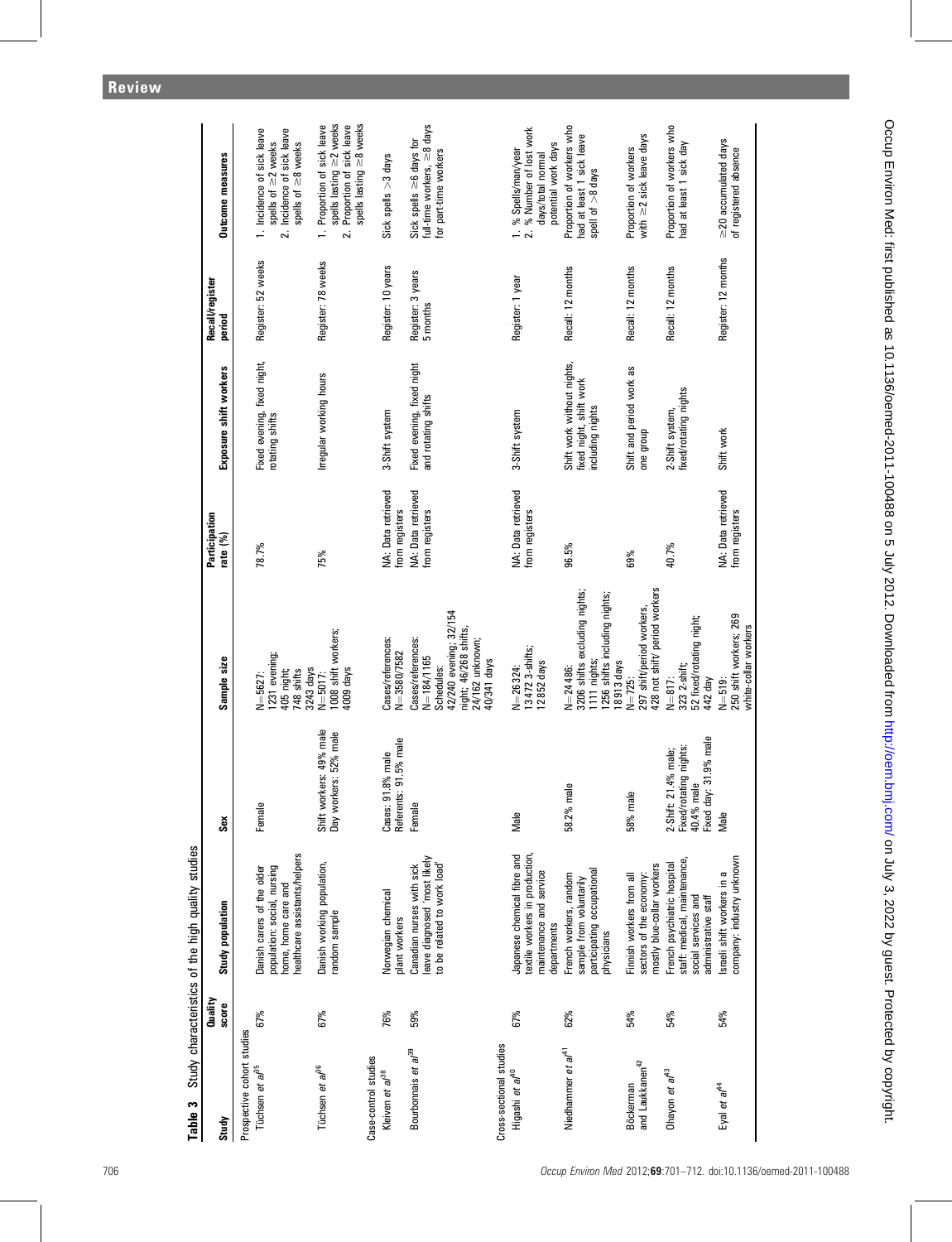| 4<br>Table                                                |               | Overview over the shift schedules for the high quality studies                                                                                                                                                            |                                               |                                                   |                                                                                                                                                                                                                                         |                                             |
|-----------------------------------------------------------|---------------|---------------------------------------------------------------------------------------------------------------------------------------------------------------------------------------------------------------------------|-----------------------------------------------|---------------------------------------------------|-----------------------------------------------------------------------------------------------------------------------------------------------------------------------------------------------------------------------------------------|---------------------------------------------|
| Study                                                     | Quality score | Exposure shift workers                                                                                                                                                                                                    | excluding weekends)<br>Continuity (including/ | <b>Rotation</b>                                   | Shift work experience                                                                                                                                                                                                                   | Exposure day workers                        |
| Prospective cohort studies<br>Tüchsen et al <sup>35</sup> | 67%           | Fixed evening<br>Fixed night<br>$\frac{1}{2}$ $\alpha$ $\alpha$                                                                                                                                                           | Not given                                     | (speed/direction not given)<br>Fixed and rotating | Not given                                                                                                                                                                                                                               | Day work                                    |
|                                                           |               | Evening work usually between 14:00-23:00 h<br>day/evening,<br>intermittent evening/night, intermittent<br>Rotating shifts: intermittent<br>day/evening/night.                                                             |                                               |                                                   |                                                                                                                                                                                                                                         |                                             |
| Tüchsen et al <sup>36</sup>                               | 67%           | Irregular working hours: 2-shift system, fixed<br>evening shifts, 3-shift system and fixed nights                                                                                                                         | Not given                                     | Fixed and rotating                                | Average person years at risk:<br>men: 1.32 person years;<br>Not given                                                                                                                                                                   | Permanent day work                          |
| Case-control studies                                      |               |                                                                                                                                                                                                                           |                                               |                                                   | women: 1.28 person years                                                                                                                                                                                                                |                                             |
| Kleiven et al <sup>38</sup>                               | 76%           | between<br>3-Shift system: slowly rotating<br>day/evening/night                                                                                                                                                           | Not given                                     | Rotating (speed/direction<br>not given)           | Duration of work in company:<br>cases: median 11.9 years;<br>IQR19.9 years<br>Not given                                                                                                                                                 | Day work                                    |
| Bourbonnais et al <sup>39</sup>                           | 59%           | fixed evening,<br>fixed night and rotating shift schedules<br>Evening, night, shift': assumed                                                                                                                             | Not given                                     | (speed/direction not given)<br>Fixed and rotating | $M \pm SD$ seniority last position:<br>$M \pm SD$ seniority in hospital:<br>controls: $43.6 \pm 42.5$ months<br>cases: $45.3 \pm 42.1$ months;<br>Controls $10.3 + 5.0$ years<br>cases: $10.9 + 5.0$ years;<br>$(p=0.097)$<br>Not given | Day work                                    |
| Cross-sectional studies                                   |               |                                                                                                                                                                                                                           |                                               |                                                   | $(p=0.601)$                                                                                                                                                                                                                             |                                             |
| Higashi et al <sup>40</sup>                               | 67%           | 3-Shift system: rotated between starting<br>times: 06:00, 14:00 and 22:00 h                                                                                                                                               | Continuous                                    | Rotating (speed/direction<br>not given)           | Not given                                                                                                                                                                                                                               | Not given                                   |
| Niedhammer et al <sup>41</sup>                            | 62%           | 3. Shift work including nights<br>1. Shift work without nights<br>Night work<br>$\mathbf{z}$                                                                                                                              | Not given                                     | (speed/direction not given)<br>Fixed and rotating | Not given                                                                                                                                                                                                                               | Day work                                    |
| Böckerman and Laukkanen <sup>42</sup>                     | 54%           | Shift and period work as one group (definition<br>to the usual<br>used: hours worked not limited<br>daily/weekly hours)                                                                                                   | Not given                                     | Not given                                         | Not given                                                                                                                                                                                                                               | Non-shift and non-period workers            |
| Ohayon et al <sup>43</sup>                                | 54%           | Fixed/rotating night: either fixed night time<br>1. 2-Shift system: rotated mainly between<br>$0 - 14:30 h/$<br>or rotating between day/evening/night<br>morning/evening shifts (6:3<br>$13:30 - 21:30 h$<br>$\mathbf{a}$ | Not given                                     | (speed/direction not given)<br>Fixed and rotating | Not given                                                                                                                                                                                                                               | Daytime (08:00—09:00 h<br>to 16:00—17:00 h) |
| Eyal <i>et al</i> <sup>44</sup>                           | 54%           | Shift work                                                                                                                                                                                                                | Not given                                     | Not given                                         | population: 12.5 ±1.5 years<br>$M \pm SD$ seniority total<br>Not given                                                                                                                                                                  | Day work: white collar workers              |
|                                                           |               |                                                                                                                                                                                                                           |                                               |                                                   |                                                                                                                                                                                                                                         |                                             |

Occup Environ Med: first published as 10.1118/oemed-2011-100488 on 5 July 2012. Downloaded from http://oem.bmj.com/ on July 3, 2022 by guest. Protected by copyright. Occup Environ Med: first published as 10.1136/oemed-2011-100488 on 5 July 2012. Downloaded from <del>http:</del>//oem.bmj.com/ on July 3, 2022 by guest. Protected by copyright.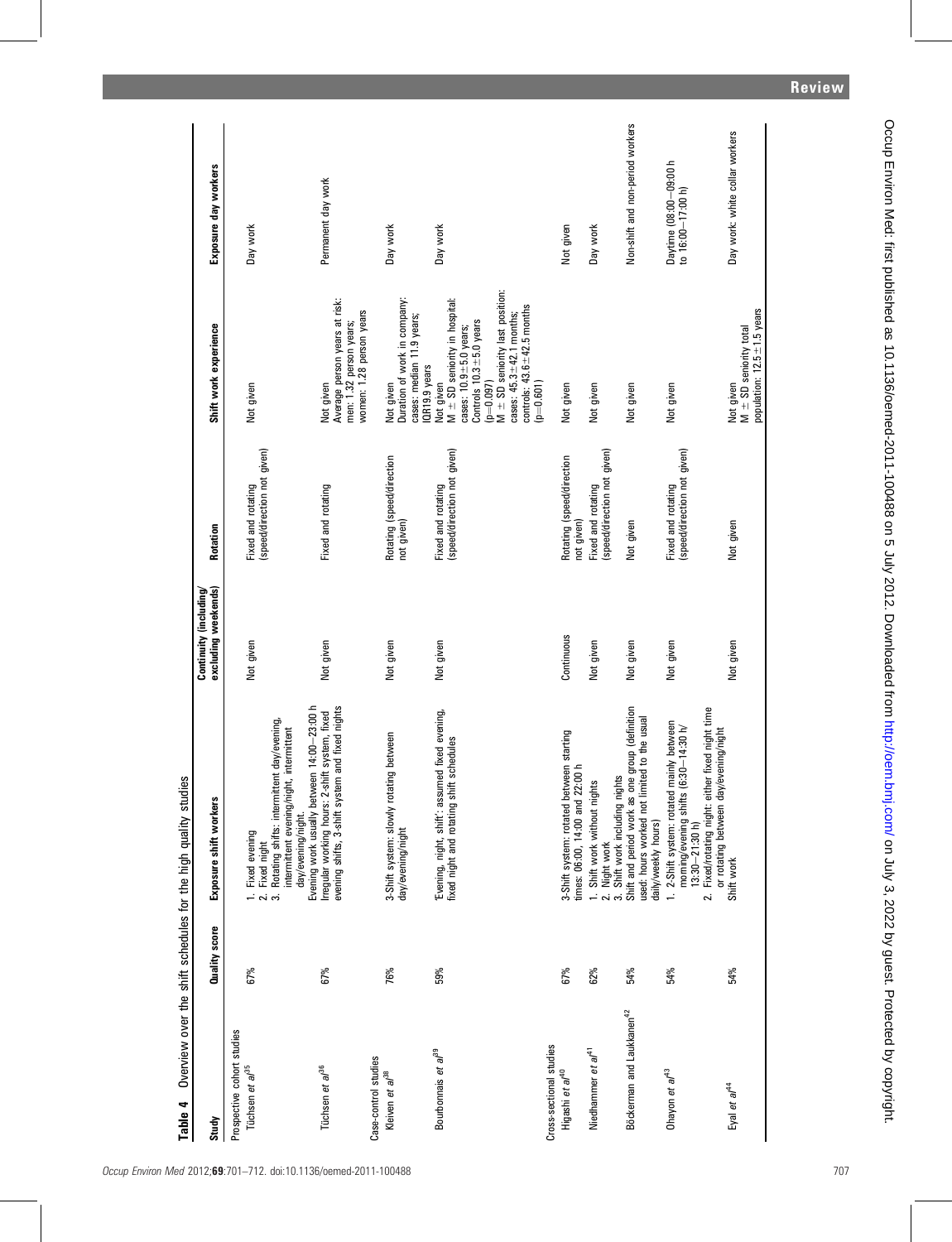| Table 5                                                   |               | Outcomes and conclusions for the high quality studies |                                                                                                                                                                                                                                                                                 |                                                                                                                                                                                                                                                             |                                                                                                                                                                                            |                                                                                                                                                                                                                     |                                                                                                                                                                                                                                                                                                                                                           |
|-----------------------------------------------------------|---------------|-------------------------------------------------------|---------------------------------------------------------------------------------------------------------------------------------------------------------------------------------------------------------------------------------------------------------------------------------|-------------------------------------------------------------------------------------------------------------------------------------------------------------------------------------------------------------------------------------------------------------|--------------------------------------------------------------------------------------------------------------------------------------------------------------------------------------------|---------------------------------------------------------------------------------------------------------------------------------------------------------------------------------------------------------------------|-----------------------------------------------------------------------------------------------------------------------------------------------------------------------------------------------------------------------------------------------------------------------------------------------------------------------------------------------------------|
| Study                                                     | Quality Score | Analysis                                              | used in analysis<br>Confounder                                                                                                                                                                                                                                                  | Adjusted outcomes                                                                                                                                                                                                                                           |                                                                                                                                                                                            |                                                                                                                                                                                                                     | Conclusions                                                                                                                                                                                                                                                                                                                                               |
| Prospective cohort studies<br>Tüchsen et al <sup>35</sup> | 67%           | Poisson regression<br>model                           | excluding work environment factors<br>Model 2: adjusted for all variables<br>health, psychosocial and physical<br>Model 1: adjusted for variables<br>time physical activity, general<br>Age, education, body mass<br>index, smoking status, leisure<br>work environment factors | Rotating shifts:<br>Rotating shifts:<br>Fixed evening:<br>Fixed evening:<br>Fixed night:<br>Fixed night:<br>$\geq$ 2 wks<br>$\geq 8$ wks                                                                                                                    | $0.91$ (0.69 to 1.20)<br>$1.26(1.03 \text{ to } 1.55)$<br>1.03 (0.80 to 1.32)<br>1.31(1.13 to 1.51)<br>$0.97(0.80 \text{ to } 1.18)$<br>1.17 (0.84 to $1.62$ )<br>RR (95% CI):<br>Model 1: | $1.29(1.10 \text{ to } 1.52)$<br>$1.24(0.99 \text{ to } 1.56)$<br>0.85(0.63 to 1.16)<br>$0.93(0.76 \text{ to } 1.15)$<br>$0.93(0.62 \text{ to } 1.38)$<br>$0.97(0.73 \text{ to } 1.29)$<br>RR (95% CI):<br>Model 2: | factors (model 2), the increased<br>but not for $\geq 8$ -week sick leave<br>adjusting for work environment<br>in model 1. When additionally<br>a significantly increased risk<br>$a \geq 8$ -week sick leave spell<br>=2-week sick leave spells,<br>Fixed evening workers had<br>for taking $a \geq 2$ -week and<br>risk was still evident for<br>spells |
| Tüchsen et al <sup>36</sup>                               | 67%           | Cox proportional<br>hazards model                     | overtime, 3 day sick leave without<br>replacement policy, full-time work,<br>work sector, establishment size,<br>Age, sex, children, education,<br>Model 1: age adjusted<br>Model 2: fully adjusted<br>certificate rule.                                                        | $\geq$ wks<br>Women:<br>$\geq 8$ wks<br>Women:<br>Men:<br>Men:                                                                                                                                                                                              | 2.04)<br>1.35 (0.98 to $1.84$ )<br>$0.94$ (0.74 to 1.19)<br>1.20 $(0.96 \text{ to } 1.50)$<br>1.43(1.01 to<br>HR (95% CI):<br>Model 1                                                      | 1.33 $(0.91 \text{ to } 1.94)$<br>1.13 (0.81 to 1.59)<br>$0.92(0.71 \text{ to } 1.18)$<br>$0.90(0.71 \text{ to } 1.14)$<br>HR (95% CI):<br>Model 2:                                                                 | for taking a $\geq$ 8-week sick leave<br>spell in a year. In model 2 this<br>association was ameliorated<br>a significantly increased risk<br>After adjusting for age, only<br>shift working men showed                                                                                                                                                   |
| Case-control studies<br>Kleiven et al <sup>38</sup>       | 76%           | Logistic regression,<br>stratification                | Age, sex, seniority                                                                                                                                                                                                                                                             | Gastrointestinal diseases: 1.02 (0.64 to 1.63)<br>Musculoskeletal disease: 1.14 (0.92 to 1.40)<br>Coronary heart disease: 0.75 (0.42 to 1.31)<br>Minor mental illness: 1.04 (0.64 to 1.70)<br>Neoplasm: 0.75 (0.29 to 1.94)<br>OR (95% CI):                 |                                                                                                                                                                                            |                                                                                                                                                                                                                     | and day workers for taking sick<br>found between 3-shift workers<br>No significant difference was<br>spells lasting $>$ 3 days                                                                                                                                                                                                                            |
| Bourbonnais et al <sup>39</sup>                           | 59%           | logistic regression<br>$\chi^2$ Tests, multiple       | ratio, job title, interaction between<br>nurse to patient ratio and job title,<br>stay, nurse to patient<br>job classification<br>Duration of                                                                                                                                   | Proportion $\geq$ 1 sick leave spells of $\geq$ 6-8 days:<br>Rotating shifts: 1.43 (0.88 to 2.31)<br>Evening shifts: 1.67 (1.02 to 2.75)<br>Night shifts: 1.96 (1.14 to 3.36)<br>OR (95% CI)                                                                |                                                                                                                                                                                            |                                                                                                                                                                                                                     | the odds for sick leave, rotating<br>shifts showed a meaningfully<br>shifts significantly increased<br>Working night and evening<br>increased odds                                                                                                                                                                                                        |
| Cross-sectional studies<br>Higashi et al <sup>40</sup>    | 67%           | Mantel-Haenszel<br>test                               | Age                                                                                                                                                                                                                                                                             | 1) %Spells/man/year: 25.1 vs 33.1 (p<0.01),<br>2) % Lost days/ working days: 0.83 vs 1.04 (NS)<br>Shift versus day:                                                                                                                                         |                                                                                                                                                                                            |                                                                                                                                                                                                                     | significantly lower percentage<br>workers, but not % lost work<br>of sick leave spells than day<br>3-Shift workers had a<br>days                                                                                                                                                                                                                          |
| Niedhammer et al <sup>41</sup>                            | 62%           | Logistic regression                                   | Age, decision latitude, psychological<br>aggression from public, occupation,<br>demands, social support, bullying,<br>physical-, ergonomic-, biological-<br>and chemical exposure<br>work status, work hours, and                                                               | Shift excluding nights: 1.26 (1.09 to 1.45)<br>Shift excluding nights: 1.03 (0.86 to 1.23)<br>Shift including nights: 1.24 (1.04 to 1.49)<br>Fixed night: 1.11 (0.89 to 1.38)<br>Fixed night: 1.07 (0.79 to 1.45)<br>Women: OR (95% CI)<br>Men: OR (95% CI) |                                                                                                                                                                                            |                                                                                                                                                                                                                     | a significantly increased odds<br>Men working shifts including<br>excluding nights, showed<br>for taking sick leave. No<br>associations were found<br>nights, as well as shifts<br>for women                                                                                                                                                              |
| Böckerman and<br>Laukkanen <sup>42</sup>                  | 54%           | Logistic regression                                   | replacement, work hours, match<br>in work hours, sick leave policy<br>home, company size,<br>Sex, work sector, education,<br>children at                                                                                                                                        | Shift including nights: 1.29 (0.91 to 1.83)<br>Marginal effect: 0.075 (p=0.045)                                                                                                                                                                             |                                                                                                                                                                                            |                                                                                                                                                                                                                     | Continued<br>work significantly increases the<br>Participation in shift or period<br>prevalence of sickness<br>absenteeism by 8%                                                                                                                                                                                                                          |
|                                                           |               |                                                       |                                                                                                                                                                                                                                                                                 |                                                                                                                                                                                                                                                             |                                                                                                                                                                                            |                                                                                                                                                                                                                     |                                                                                                                                                                                                                                                                                                                                                           |

Occup Environ Med: first published as 10.1136/oemed-2011-100488 on 5 July 2012. Downloaded from <del>http:</del>//oem.bmj.com/ on July 3, 2022 by guest. Protected by copyright.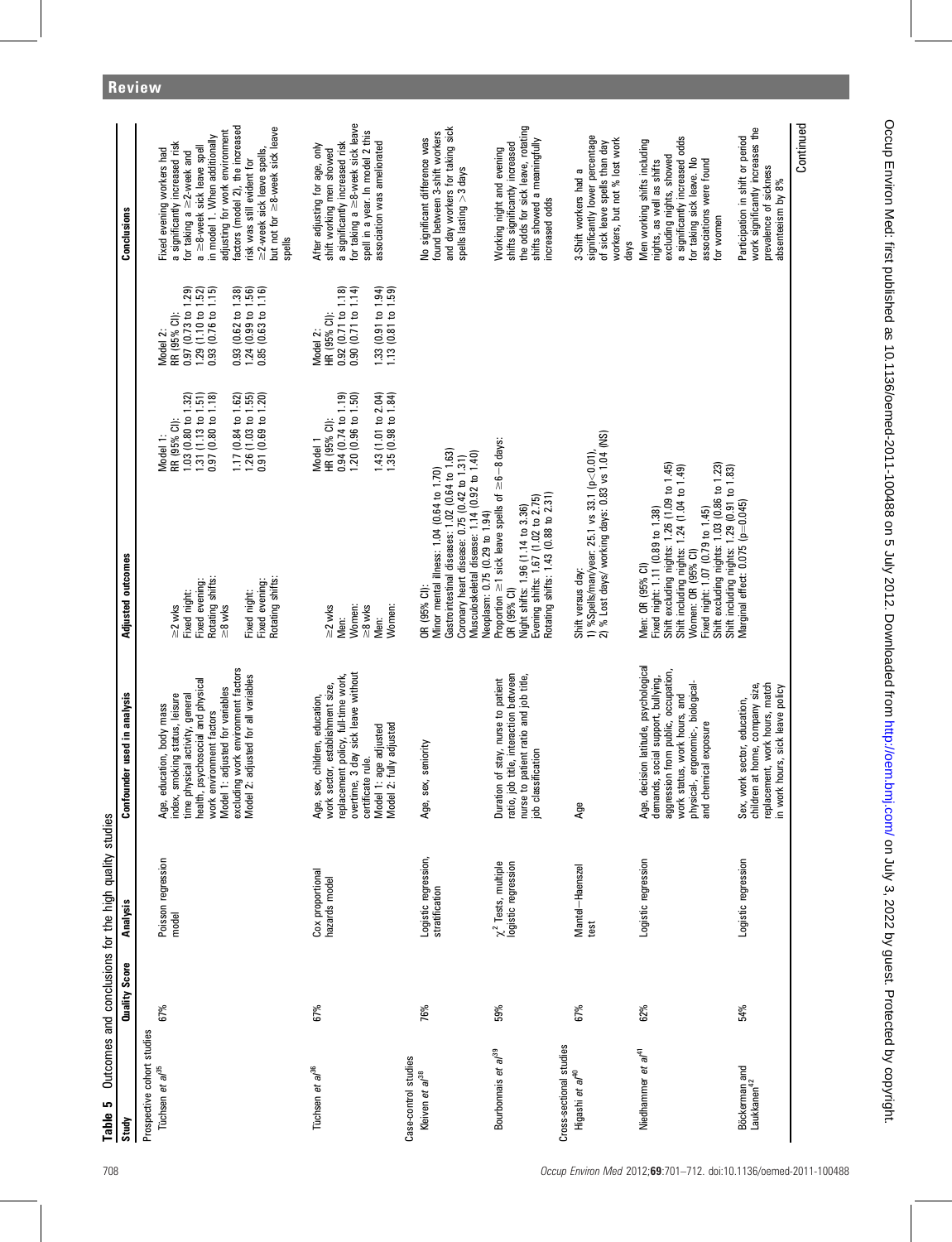|                                 | Quality Score Analysis |                                | Confounder used in analysis                                                                                                                                                 | <b>Adjusted outcomes</b>                                                                                                                                | Conclusions                                                                                                                                                                 |
|---------------------------------|------------------------|--------------------------------|-----------------------------------------------------------------------------------------------------------------------------------------------------------------------------|---------------------------------------------------------------------------------------------------------------------------------------------------------|-----------------------------------------------------------------------------------------------------------------------------------------------------------------------------|
| )hayon <i>et al</i> "           | 54%                    | $\chi^2$ , logistic regression | Age, sex, profession, children at<br>home, daytime sleepiness, sleep<br>duration, circadian rhythm disorders,<br>obstructive sleep apnoea syndrome,<br>sorder<br>nsomnia di | 2-shift: OR: 2.6 ( $p < 0.05$ ) (95% CI not reported)<br>Fixed/rotating night: no numerical results given<br>Proportion of workers at least 1 sick day: | sick leave than day workers. No<br>difference was found between<br>significantly increased OR for<br>night time/rotating shifts and<br>day workers<br>2-Shift workers had a |
| Eyal <i>et al'<sup>44</sup></i> | 54%                    | 똕                              | Age                                                                                                                                                                         | RR to take $\geq$ 20 days sick leave:<br>1.3(p<0.05)                                                                                                    | Blue-collar shift workers had<br>a significantly increased RR<br>for sick leave                                                                                             |

Tüchsen et  $al^{35}$  found a significantly increased risk for 8-h fixed evening shift workers to take sick leave, but they did not find an association for 8-h rotating schedules. Kleiven et  $al^{38}$  did not find an association between 8-h shifts and sick leave. Higashi et  $aI^{40}$  found a significantly lower risk for rotating three-shift workers to take sick leave spells, but did not find the association for individual sick days. Ohayon et  $a^{14}$  found a significantly increased risk for two-shift workers to take sick leave, but not for rotating or night shift workers. The findings for 8-h shifts were inconsistent; there is inconclusive evidence for an association between 8-h shift work and sick leave.

Two low quality studies $37$   $45$  reported on 12-h shifts in comparison with day work. They both had a cross-sectional design and did not report adjusted outcomes. It was therefore concluded that there is inconclusive evidence for the association between 12-h shifts and sick leave.

### **DISCUSSION**

The review found strong evidence for a positive association between fixed evening work and sick leave among female healthcare workers. Evidence was assessed as inconclusive for the following associations with sick leave: rotating shifts, shift work including nights, fixed night shifts, as well as 8-h and 12-h shifts.

### Strengths and limitations of the review

A strength of the current review is the addition of the criterion 'reporting adjusted outcomes' to the high quality scores. The quality assessment form used in this review was based on previous systematic reviews where all items were weighed equally.<sup>25-27</sup> Weighing selection bias, information bias and confounding equally assumes that the biases are equally important in influencing the study outcomes and can therefore overestimate the quality of the studies. Adding an important criterion to the quality score can adjust for this overestimation. The most often assessed quality item in systematic reviews is 'adjustment for confounding',  $59$  and therefore this was used as the additional quality criterion.

An additional strength of the review was the modification of the levels of evidence from an earlier review by Ariëns et  $al$ .<sup>31</sup> The moderate level of evidence was revised from 'consistent findings in multiple cohort or case-control studies, of which only one study was of high quality' to 'consistent findings in one high quality cohort or case-control study and multiple high quality cross-sectional studies'. The version by Ariëns et  $al^{31}$  was based on the assumption that longitudinal study designs increase the validity of evidence for an association between two variables when compared with cross-sectional studies. As the validity of a study depends more on the quality of the study than on its design, the levels of evidence were adapted to increase the weight of high quality cross-sectional studies over low quality longitudinal studies.

The levels of evidence synthesis in this review were based on significant and/or meaningful effect estimates; both approaches have strengths and limitations. The strength of significant findings is their valid effect estimates in 95% of similar studies when repeated, yet the effect warrants discussion as to whether the size is important. The strength of including non-significant meaningful effects is not missing studies that can contribute to the building of evidence. However, use of arbitrary cut-off points, as done in previous reviews,  $60\,61}$  questions the legitimacy of the meaningfulness. In the current review, on the contrary, the cut-off points were based on effect estimates found in the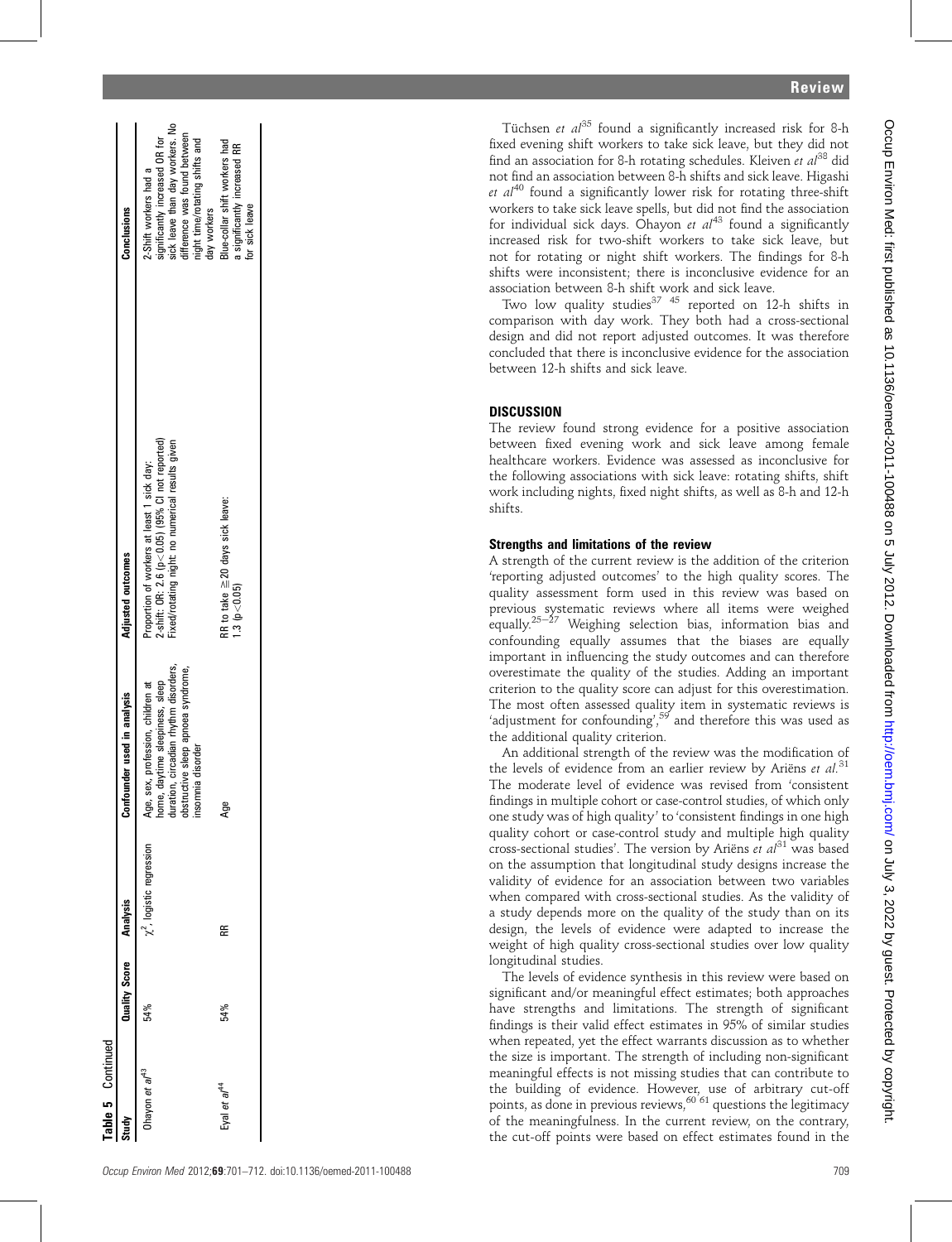sick leave literature. $32$   $33$  Caution should be applied in using meaningful estimates, as they are only valid in studies with overall high quality yet low sample sizes. For instance, Bourbonnais et  $a^{39}$  found a non-significant association between rotating shifts and sick leave. Use of a meaningful estimate was plausible, reasoning that in this high quality study a larger sample would narrow the 95% CI and make the association significant. This changed the conclusion from a strong level of evidence for no association between rotating shifts and sick leave to inconclusive evidence for this association. This warrants further research into the topic.

### Strengths and limitations of the studies

The included studies often lacked detailed information on schedule characteristics, whereby the differentiations were not clear-cut, making it difficult to interpret the schedule characteristics' effects on sick leave. Additionally, three included studies appraised as high quality did not specify or differentiate between schedule characteristics,<sup>36 42 44</sup> and could not be used in the detailed analysis. Reducing the number of studies in the analysis lowers the chance to detect moderate or strong evidence for associations, which means that if the studies had included schedule characteristics this could have led to different conclusions of this review.

In the scientific literature there is little agreement on definition, measurement methods and reporting units of sick leave.<sup>9</sup> This was reflected in the included studies. The definition of sick leave was not given in some studies, $^{41\ 43}$  while in other studies it was defined<sup>42</sup> or categorised according to diagnosis.<sup>38</sup> <sup>40</sup> Various reporting units were used: average number of sick leave (spells) per group, proportions of sick leave<sup>41 42</sup> and sick leave for time at risk.<sup>35</sup> As sick leave is regarded to mirror a variety of factors, such as health, $14^{15}$  and psychosocial processes, $14$  a uniform sick leave outcome could increase the understanding of the processes that underlie sick leave.

### Possible explanations of the findings

In the nine studies that reported adjusted results, differences existed in the size of the adjusted effect estimates. A source of between-study variance could lie in the different confounders that were adjusted for. Adjusting for confounders is important in sick leave research due to the multifactorial causes of sick leave.<sup>14</sup> Adjustment leads to a more precise effect estimate for the association between shift work and sick leave, with important confounders being age, shift work experience, work environmental factors as well as health indicators. Six of the nine high quality articles adjusted for work environmental factors or proxies thereof;<sup>35 36 39 41–43</sup> however, only two articles adjusted for health indicators,<sup>35</sup> <sup>43</sup> and none adjusted for shift work experience. Adjustment for psychosocial and physical work environment factors could have led to lower effect estimates for shifts excluding night work $35$   $39$   $41$  than when no adjustment was made for these factors.<sup>43</sup> Adjusting for work environmental factors could also explain the lower effect estimates found for fixed night shifts $35$  <sup>41</sup> than when adjusting for proxies of work environment factors.<sup>39</sup> The two articles that adjusted for health indicators varied to such an extent that it cannot be stated which effect the adjustment had on the size of the effect estimates.

The positive association found between fixed evening shifts and sick leave was based on two studies with similar effect sizes as found in other research for work-related factors.<sup>32</sup> <sup>33</sup> The relatively low estimates (RR  $1.29^{35}$  and OR  $1.67$ )<sup>39</sup> are regarded to be a consequence of the multifactorial nature of sick leave.

The study outcomes were long-term sick leave spells of  $\geq$  weeks<sup>35</sup> and  $\geq$ 6–8 days,<sup>39</sup> respectively. The predictive value of longer sick leave spells of  $>3$  or  $>7$  days for all-cause mortality<sup>15</sup> <sup>16</sup> and disability pensioning<sup>62</sup> suggests that longterm sick leave mirrors an underlying biomedical condition. It could therefore imply that fixed evening work is associated with ill health in female healthcare workers. Whether this is a causal relation remains unknown.

Possible explanations for the association could not be found in the articles; therefore, only hypotheses can be proposed that can be tested further. First, a plausible hypothesis is sick leave as a consequence of repetitive exposure to the same tasks inherent to working fixed shifts. A similar population of female evening workers reported more physical handling tasks than day workers,<sup>63</sup> which in the study by Tüchsen et  $a^{35}$  could have caused musculoskeletal problems and sick leave. Second, low management support is associated with sick leave in women, <sup>64</sup> and was evident in a similar population.<sup>63</sup> Management staff are often less available in evening hours which could explain the low management support. Last, it is proposed that willingness to work fixed evenings could be a coping behaviour: night workers or day workers with existing health problems could transfer to evening work due to the lower overall work load associated with  $it^{63}$ 

Contrary to expectations, the evidence for an association between shift work including nights and sick leave was inconclusive. Current research is focusing on night work as the main contributing factor for ill health, $8\,$ <sup>65 66</sup> yet this review did not support this hypothesis. Possible differences between studies with regard to the data extracted on population characteristics (sex, country of origin, work sector, confounders) that could explain the varying study outcomes were not found.

A possible explanation could include differences between studies with regard to population characteristics that were not measured, such as shift work experience and health indicators that could lead to the 'healthy worker effect'. It is a common phenomenon in the shift work literature, where shift work tolerant individuals are hypothesised to be relatively healthy and continue working in shifts (selection into shift work), while those who are less tolerant stop working shifts (selection out of shift work). $3$  It is possible that the participants of some studies included in this review were relatively healthy individuals, thereby underestimating the association between shift work and sick leave.

### Recommendations for future research

The review findings indicate that the existence of an association between shift work and sick leave is schedule specific, due to the strong association found for fixed evening work and inconclusive evidence for other shift types. This indicates that shift work, as a collective phrase, is too broad and that the phrase should be broken down into exposure characteristics and studied accordingly. Surprisingly, a relatively large number of high quality studies (three out of nine) included in the review did not do this. It is therefore recommended to gather more specific information with regard to shift schedule characteristics and use them in the analyses.

Just over a third of the included studies adjusted for confounding, and none adjusted for an important confounder, namely shift work experience. The cumulative effects of exposure to shift work on shift work tolerance and health are hypothesised to have a high explanatory value,<sup>23 24</sup> but it was often not assessed or reported. Seniority or time at a company, as reported in three articles,  $38\frac{39\frac{44}{9}}{15}$  is a poor proxy for shift work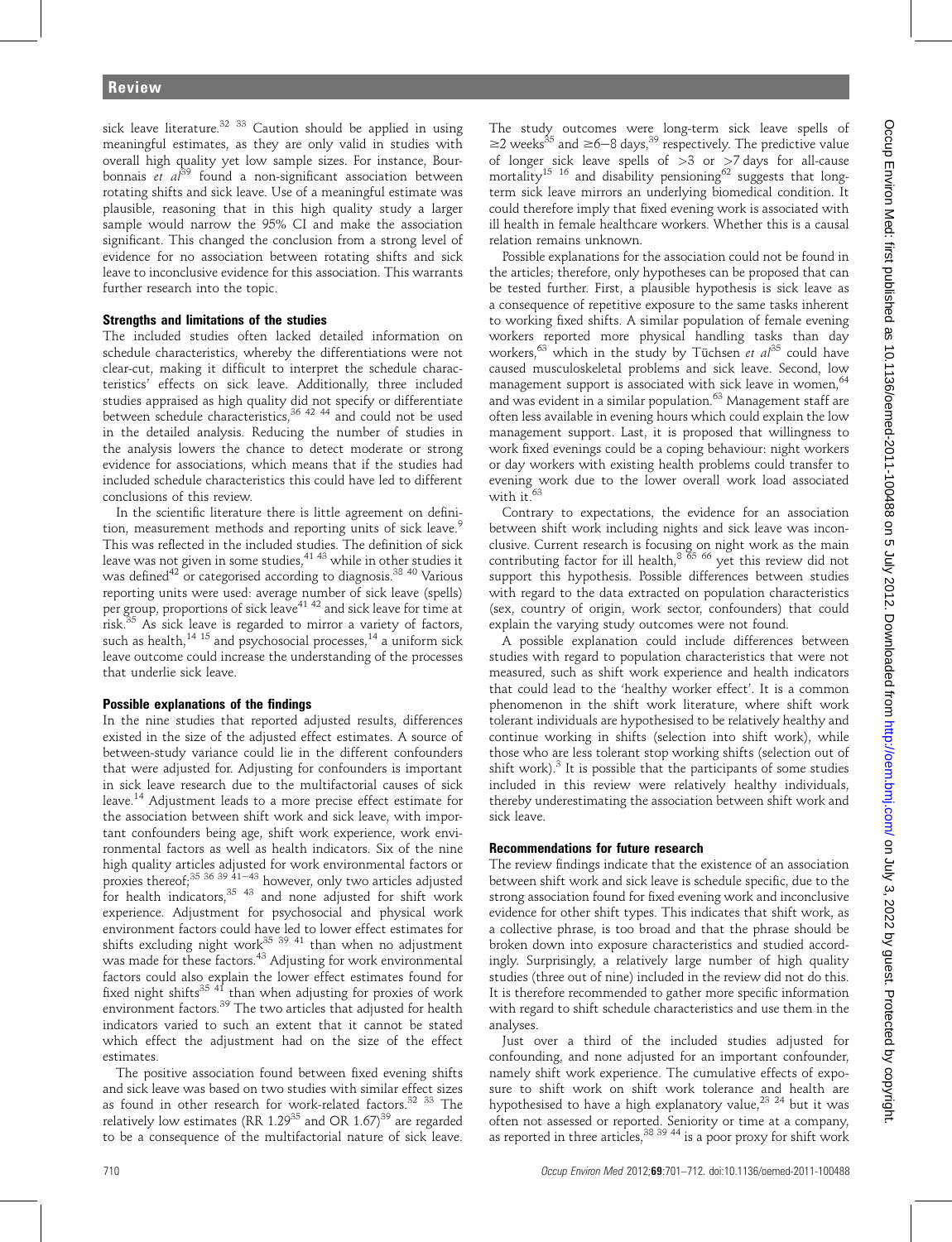experience. It does not take into account that employees can change between shift work and day work, and thereby might overestimate the exposure to shift work. It is recommended to assess shift work experience in more detail in future studies on shift work and sick leave.

### CONCLUSIONS

Fixed evening work was found to be positively associated with sick leave in female healthcare workers. This implies that a possible association between shift work and sick leave might be dependent on schedule characteristics as well as population characteristics. Future research should include the assessment of schedule characteristics and exposure to these characteristics over time when studying the association between shift work and sick leave.

**Acknowledgements** The authors would like to acknowledge the contribution of René Otten at the VU Amsterdam Medical Library for his contribution in the development of the search strategy.

**Contributors** It is stated that all the authors contributed sufficiently to the conception and design of the paper as well as to the data collection. All authors additionally contributed sufficiently to the critical revision of the paper for important intellectual content, and approve of the final version to be submitted for review.

**Funding** This review received funding from the Research Council of Norway.

Competing interests None.

Provenance and peer review Not commissioned; externally peer reviewed.

### **REFERENCES**

- 1. European foundation for the improvement of living and working conditions. Changes over time  $-$  First findings from the fifth European Working Conditions Survey. Luxembourg: Publications Office of the European Union, 2011.
- 2. Haines VY, Marchand A, Rousseau V, et al. The mediating role of work-to-family conflict in the relationship between shiftwork and depression. Work Stress  $2008:22:341 - 56.$
- 3. **Jansen NW,** van Amelsvoort LG, Kristensen TS, et al. Work schedules and fatigue: a prospective cohort study. Occup Environ Med 2003;60(Suppl 1):i47-53.
- 4. Bjorvatn B, Kecklund G, Akerstedt T. Rapid adaptation to night work at an oil platform, but slow readaptation after returning home. J Occup Environ Med  $1998 \cdot 40 \cdot 601 - 8$
- 5. van der Hulst M. Long workhours and health. Scand J Work Environ Health  $2003:29:171 - 88$
- 6. Harrington JM. Shift work and health a critical review of the literature on working hours. Ann Acad Med Singapore 1994;23:699-705.
- 7. Knutsson A, Bøggild H. Gastrointestinal disorders among shift workers. Scand J Work Environ Health 2010;36:85-95.
- 8. Pesch B, Harth V, Rabstein S, et al. Night work and breast cancer results from the German GENICA study. Scand J Work Environ Health 2010;36:134-41.
- 9. Hensing G, Alexanderson K, Allebeck P, et al. How to measure sickness absence? Literature review and suggestion of five basic measures. Scand J Soc Med 1998:26:133-44.
- 10. **Kivimaki M,** Head J, Ferrie JE, et al. Sickness absence as a global measure of health: evidence from mortality in the Whitehall II prospective cohort study. BMJ 2003;327:364.
- 11. Vahtera J, Pentti J, Kivimaki M. Sickness absence as a predictor of mortality among male and female employees. J Epidemiol Community Health  $2004:58:321 - 6$
- 12. Whitaker SC. The management of sickness absence. Occup Environ Med  $2001;58:420-4.$
- 13. Labriola M. Conceptual framework of sickness absence and return to work, focusing on both the individual and the contextual level. Work  $2008;30:377-87$ .
- 14. Henderson M, Glozier N, Holland EK. Long term sickness absence. BMJ  $2005:330:802-3.$
- 15. Borg K, Hensing G, Alexanderson K. Predictive factors for disability pension a 11-year follow up of young persons on sick leave due to neck, shoulder, or back diagnoses. Scand J Public Health  $2001, 29:104-12$ .
- 16. **Kivimaki M,** Forma P, Wikstrom J, et al. Sickness absence as a risk marker for future disability pension: the 10-town study. J Epidemiol Community Health  $2004;58:710-11.$
- 17. **Smith L,** Folkard S, Tucker P, et al. Work shift duration: a review comparing eight hour and 12 hour shift systems. Occup Environ Med 1998;55:217-29.
- 18. Knutsson A. Health disorders of shift workers. Occup Med (Lond) 2003;  $53:103-8.$
- 19. **Bambra CL**, Whitehead MM, Sowden AJ, et al. Shifting schedules: the health effects of reorganizing shift work. Am J Prev Med 2008;34:427-34.
- 20. Wagstaff AS, Sigstad Lie JA. Shift and night work and long working hours a systematic review of safety implications. Scand J Work Environ Health  $2011:37:173-85$
- 21. **Bambra C,** Whitehead M, Sowden A, et al. "A hard day's night?" The effects of compressed working week interventions on the health and work-life balance of shift workers: a systematic review. J Epidemiol Community Health 2008;62:764-77
- 22. **Albertsen K,** Rafnsdottir GL, Grimsmo A, et al. Workhours and worklife balance.  $S$ JWFH supplements  $2008:5:14-21$ .
- 23. **Costa G.** The impact of shift and night work on health. Appl Ergon 1996;27:9-16.<br>24. **Bouch I** Wild P. Ansiau D. et al. Shiftwork experience, age and cognitive Rouch I, Wild P, Ansiau D, et al. Shiftwork experience, age and cognitive
- performance. Ergonomics 2005;48:1282-93. 25. van der Windt DA, Thomas E, Pope DP, et al. Occupational risk factors for shoulder
- pain: a systematic review. Occup Environ Med 2000;57:433-42. 26. Hayden JA, Cote P, Bombardier C. Evaluation of the quality of prognosis studies in systematic reviews. Ann Intern Med 2006;144:427-37.
- 27. van Drongelen D, Boot C, Merkus SL, et al. The effects of shift work on body weight change - a systematic review of longitudinal studies. Scand J Work Environ  $H$ ealth 2011:37:263-75
- 28. Hoogendoorn WE, van Poppel MN, Bongers PM, et al. Systematic review of psychosocial factors at work and private life as risk factors for back pain. Spine (Phila  $Pa$  1976) 2000:25:2114-25.
- 29. van Tulder M, Furlan A, Bombardier C, et al. Updated method Guidelines for systematic reviews in the Cochrane Collaboration back review group. Spine (Phila Pa  $1976$ )  $2003$ : **28**: 1290-9.
- 30. Wai EK, Roffey DM, Bishop P, et al. Causal assessment of occupational lifting and low back pain: results of a systematic review. Spine  $J$  2010;10:554-66.
- 31. **Ariëns GA,** van Mechelen W, Bongers PM, et al. Physical risk factors for neck pain. Scand J Work Environ Health  $2000$ :  $26.7 - 19$ .
- 32. Ala-Mursula L, Vahtera J, Kivimaki M, et al. Employee control over working times: associations with subjective health and sickness absence. J Epidemiol Community Health  $2002:56:272-8$ .
- 33. Labriola M, Lund T, Burr H. Prospective study of physical and psychosocial risk factors for sickness absence. Occup Med (Lond) 2006;56:469-74.
- 34. Higgins JPT, Green S. Cochrane Handbook for Systematic Reviews of Interventions. The Cochrane Collaboration, 2011. Version 5.1. [updated March 2011]. http://www. cochrane-handbook.org
- 35. Tüchsen F, Christensen KB, Nabe-Nielsen K, et al. Does evening work predict sickness absence among female carers of the elderly? Scand J Work Environ Health  $2008:34:483-6$
- 36. Tüchsen F, Christensen KB, Lund T. Shift work and sickness absence. Occup Med  $($ Lond $)$  2008;58:302-4.
- 37. **Angersbach D,** Knauth P, Loskant H, et al. A retrospective cohort study comparing complaints and diseases in day and shift workers. Int Arch Occup Environ Health  $1980 \cdot 45 \cdot 127 - 40$
- 38. Kleiven M, Bøggild H, Jeppesen HJ. Shift work and sick leave. Scand J work Environ health  $1998; 24$ (Suppl 3): $128 - 33$ .
- 39. **Bourbonnais R,** Vinet A, Vezina M, et al. Certified sick leave as a non-specific morbidity indicator: a case-referent study among nurses. Br J Ind Med 1992:49:673-8.
- 40. Higashi T, Sakurai H, Satoh T, et al. Absenteeism of shift and day workers with special reference to peptic ulcer. Asia Pac J Public Health 1988;2:112-19.
- 41. **Niedhammer I,** Chastang JF, David S. Importance of psychosocial work factors on general health outcomes in the national French SUMER survey. Occup Med (Lond)  $2008:58:15-24$
- 42. Böckerman P, Laukkanen E. What makes you work while you are sick? Evidence from a survey of workers. Eur J Public Health  $2010$ ;  $20.43-6$ .
- 43. **Ohayon MM,** Lemoine P, Arnaud-Briant V, et al. Prevalence and consequences of sleep disorders in a shift worker population. J Psychosom Res 2002;  $53:577 - 83.$
- 44. **Eyal A, Carel RS, Goldsmith JR. Factors affecting long-term sick leave in an industrial** population. Int Arch Occup Environ Health 1994;66:279-82.
- 45. Chan OY, Gan SL, Yeo MH. Study on the health of female electronics workers on 12 hour shifts. Occup Med (Lond) 1993;43:143-8.
- 46. Koller M. Health risks related to shift work. An example of time-contingent effects of long-term stress. Int Arch Occup Environ Health 1983;53:59-75.
- 47. **Smith MJ, Colligan MJ, Tasto DL. Health and safety consequences of shift work in** the food processing industry. Ergonomics  $1982;$ **25**:133-44.
- 48. **Colligan MJ,** Frockt IJ, Tasto DL. Frequency of sickness absence and worksite clinic visits among nurses as a function of shift. Appl Ergon  $1979; 10:79-85$ .
- 49. Drake CL, Roehrs T, Richardson G, et al. Shift work sleep disorder: prevalence and consequences beyond that of symptomatic day workers. Sleep  $2004$ ; $27$ :1453-62.
- 50. **Chee HL,** Rampal KG. Relation between sick leave and selected exposure variables among women semiconductor workers in Malaysia. Occup Environ Med  $2003:60:262 - 70.$
- 51. Lambert EG, Edwards C, Camp SD, et al. Here today, gone tomorrow, back again the next day: antecedents of correctional absenteeism. J Crim Justice 2005:33:165-75.
- 52. **Olsen KM,** Dahl SA. Working time: implications for sickness absence and the workfamily balance. Int J Soc Welf 2010;19:45-53.